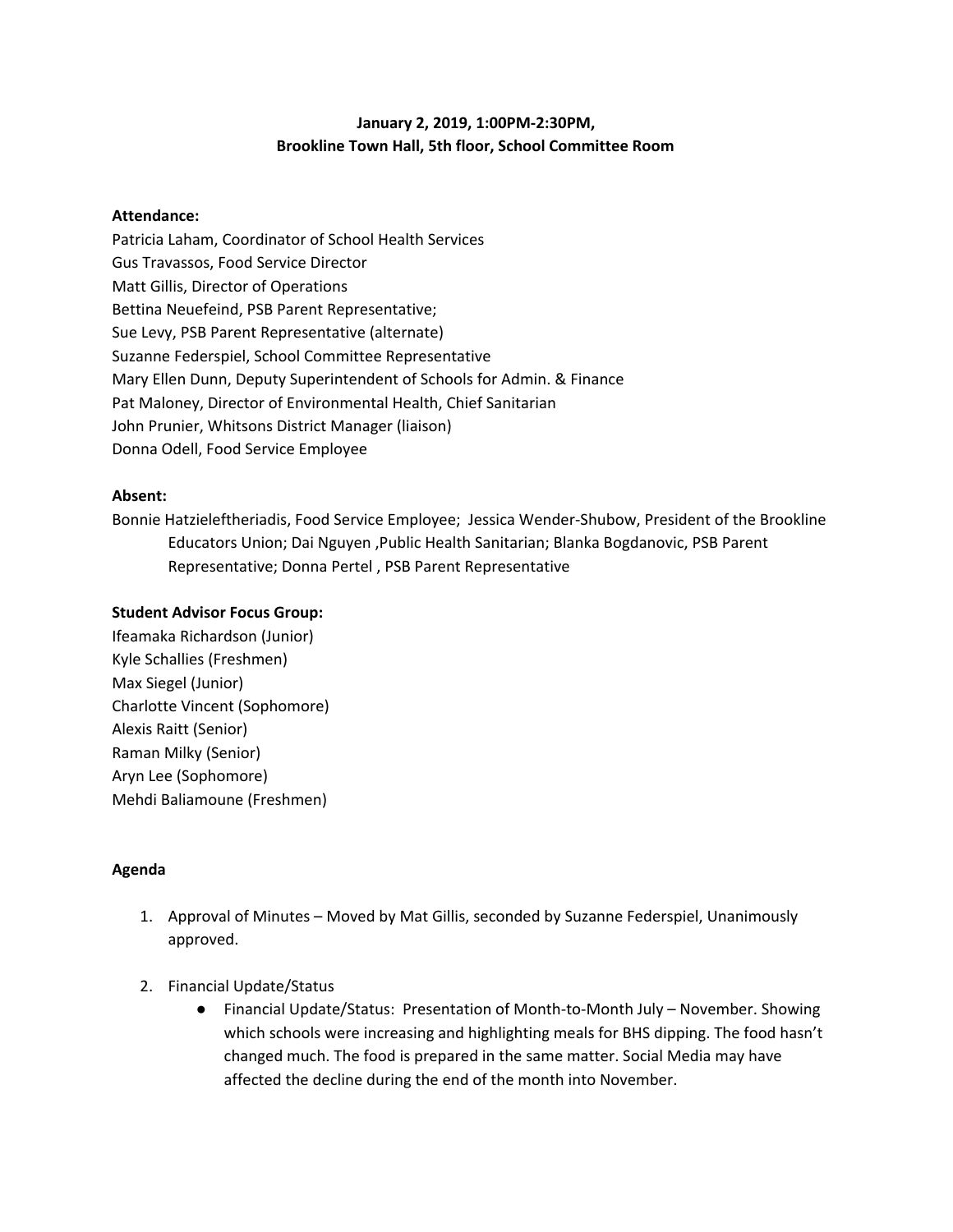- A la carte is higher than anticipated. There are concerns about time and wanting something else to eat. We cannot give additional meals without purchasing a meal.
- Meal Per labor hour explained. High Teens Good. Low teens may need to have less labor. It is not linear and not a perfect system.
- What are the most popular items beyond, pizza, breakfast for month? Took their input for the December and January menus. Hot Dogs meal goes up once a month, but not once a week.
- How do we drive participation for lunch, breakfast, a la cart sales?
- As of November, we have a deficit for \$138k. We need to pull \$46k out of the program. Our charge is to drive the breakfast, lunch, and a la carte sales.
- 3. Review Survey Results from fall 2017 and 2018.
- 4. Recommendation for Elementary A la carte Updates (10 best sellers for Whitson Clients, 10 Best sellers for Brookline).
	- a. Review of Spec Sheets
		- i. Beverages: Rejected Envy Sparkling Juice. Encouraged review of flavored sparkling water and other options in the mix that are lower sugar. Discussion of flavored milk.
		- ii. Snacks: Baked Chips, Plain Popcorn, Pretzels (warm vs bagged).
	- b. Vote for Recommended Change
		- i. Program days of the week for variety of items, rather than everything every day.
		- ii. Tostitos with Salsa, Plain Pop Chip w/hummus; Combination Snacks; Popcorn/Smart Food, Packaged Fruit; Pre-Packaged. Will Continue to review and change offerings.
	- c. Marketing Materials for Students/Parents :
		- i. Relaunch of School Lunch and Harvard Healthy Eating Plate. Here is healthy eating in its simplest form. Events and awareness in schools to purchase lunch. What does \$3.25 buy for school lunch? John Prunier will work with Marketing. We are going to do a pilot with Pierce on marketing planning and options and education around healthy eating. Find out why people aren't buy lunch. Etc.
			- We need to invite and include Tina Bozeman, k12 Wellness Coordinator to include the Health Curriculum, Biology Teachers and Units.
		- ii. Field Trip Meals opt out, not opt in.
		- iii. Snacks and Beverages at the end of the line. Kids should not be able to purchase snacks without having a meal or a bagged lunch.
		- iv. Educate the Teachers on the new offerings and the process.
		- v. Education: Classroom, area dietician, no chef anymore that would have helped and now we need other resources to work with Food Service Team.